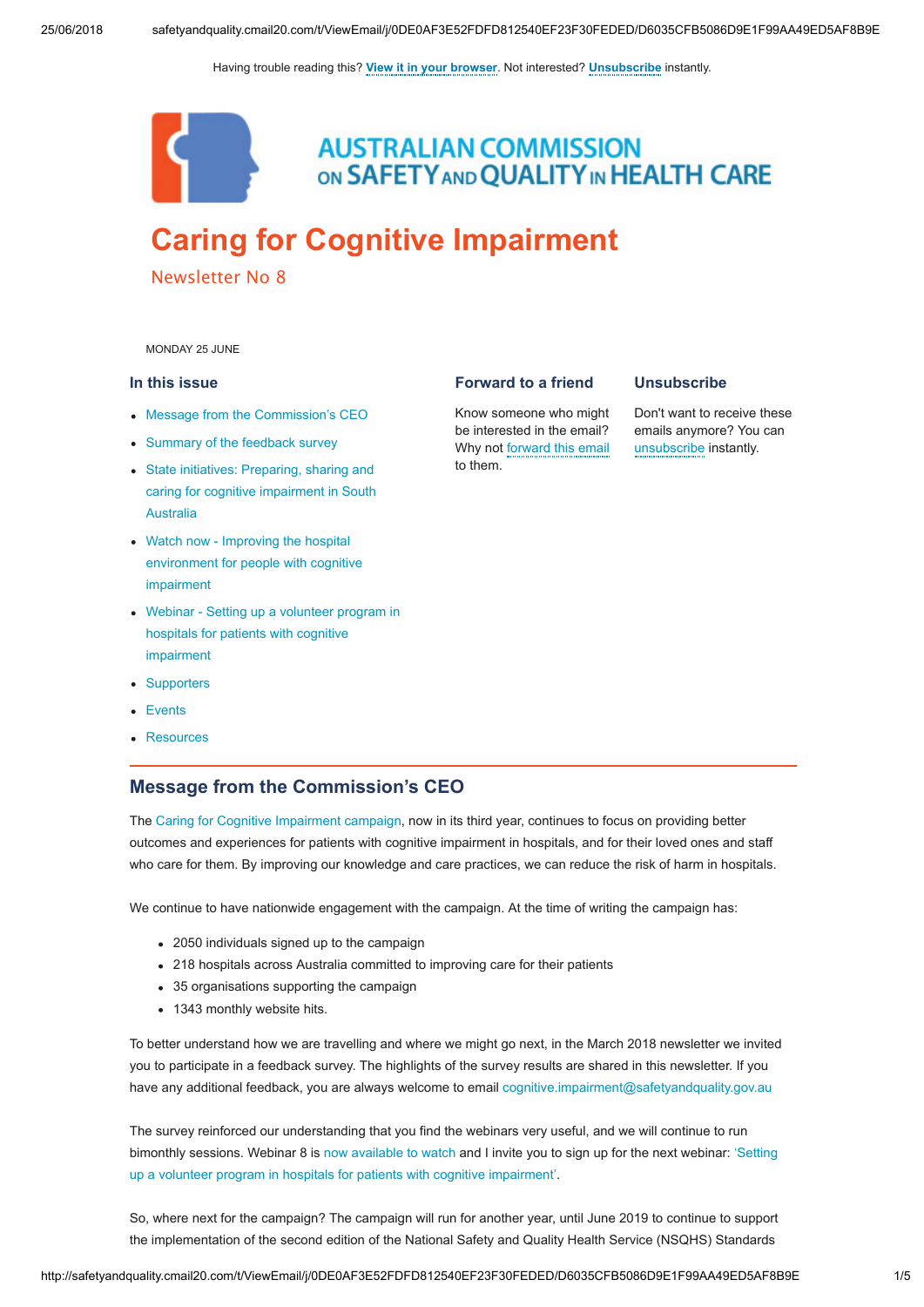25/06/2018 safetyandquality.cmail20.com/t/ViewEmail/j/0DE0AF3E52FDFD812540EF23F30FEDED/D6035CFB5086D9E1F99AA49ED5AF8B9E

which health service organisations will be assessed to from January 2019.

The Commission will continue to produce resources to support you to improve to the care of people with cognitive impairment in hospitals. We will let you know through this newsletter and on the website when these are available.

Finally, we will continue to keep you up to date with resources, events and news through the quarterly newsletters.

#### Regards

Adjunct Professor Debora Picone AM

[Back to top](#page-0-1)

### <span id="page-1-0"></span>Summary of the feedback survey

The recipients of the March 2018 newsletter were invited to participate in a feedback survey to assist with our understanding of the impact of the campaign, how respondents interact with it and what additional resources respondents would find beneficial. Thank you to the 29 responders who took the time to provide their feedback.

### Highlights of the survey

• 22 of 29 (76%) of responders agreed that the campaign has increased their knowledge of cognitive impairment

Thanks to the resources available through the campaign, responders stated they have an increased awareness and understanding of cognitive impairment and that they have altered how they interact and communicate with consumers.

16 of 25 responses (64%) agreed that the campaign is assisting their hospital in implementing the NSQHS **Standards** 

The campaign is raising awareness with staff in hospitals of the NSQHS Standards and cognitive impairment. Responders stated the resources and guidance available from the campaign are helping their hospital implement the NSQHS Standards.

- 25 of 27 responses (94%) find the webinars useful in some way
- 26 of 27 responses (96%) find the newsletters useful in some way.

[Back to top](#page-0-1)

# <span id="page-1-1"></span>State initiatives: Preparing, sharing and caring for cognitive impairment in South Australia

This feature of the newsletter highlights initiatives that are happening at a state or territory level. South Australia (SA) is our third state to feature. SA Health has provided the following summary:

SA Health is committed to the improvement of outcomes for hospitalised patients with cognitive impairment. On 9 March 2018 SA Health, in partnership with the Commission and the Hospital Research Foundation, successfully convened the inaugural SA statewide Preparing, Sharing and Caring for Cognitive Impairment Conference at the Royal Adelaide Hospital.



The conference showcased current and innovative practices across SA through presentations and panel discussions, providing an opportunity for SA local health networks, private health services and not–for–profit organisations to share ideas and initiatives for improving the care of people with cognitive impairment. The 200 delegates included clinicians, managers, directors and decision makers.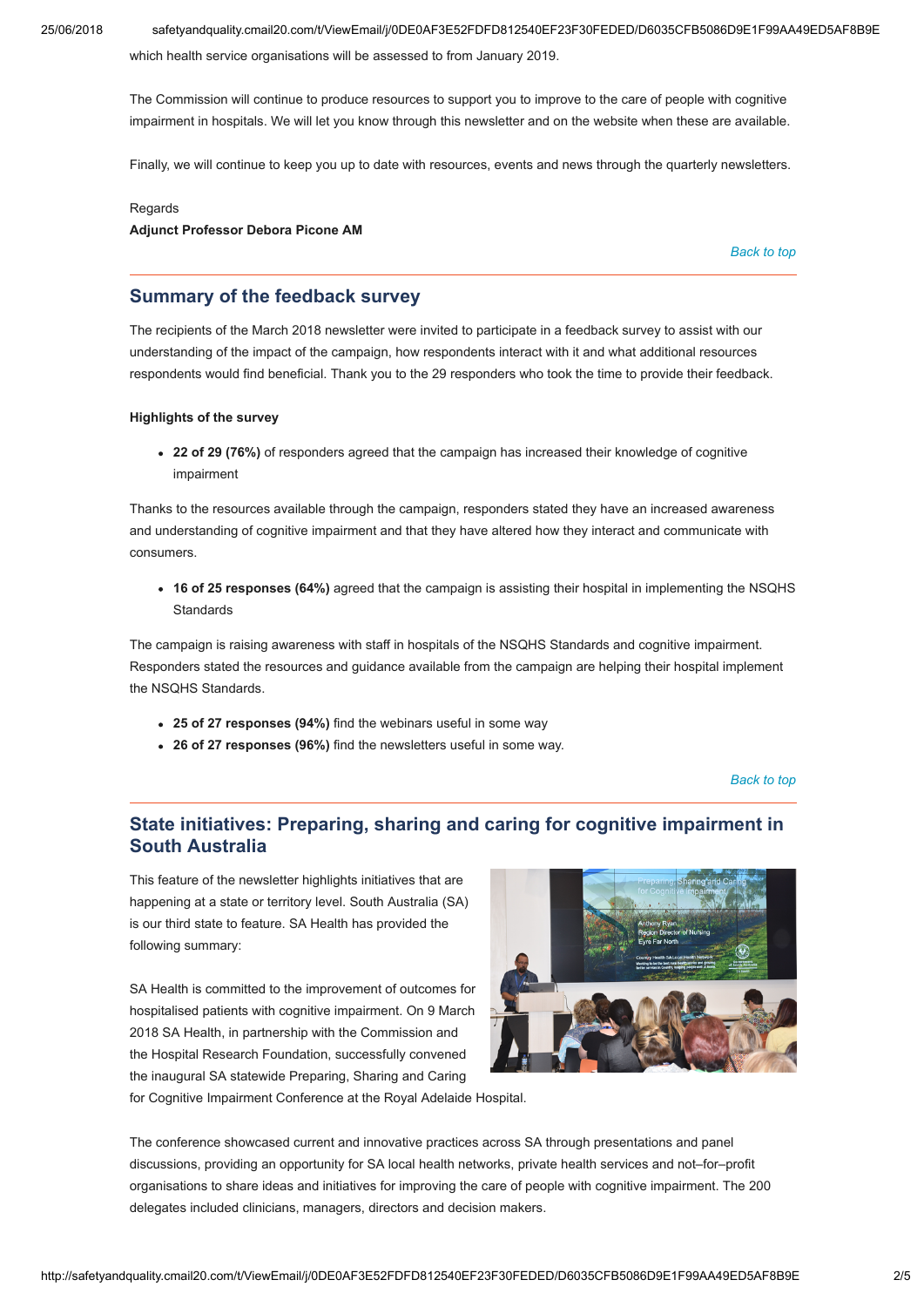### 25/06/2018 safetyandquality.cmail20.com/t/ViewEmail/j/0DE0AF3E52FDFD812540EF23F30FEDED/D6035CFB5086D9E1F99AA49ED5AF8B9E

The conference set the scene for SA health services to understand how local initiatives align with the direction of the Commission, as outlined in A better way to care resources, the cognitive impairment requirements in the second edition of the National Safety and Quality Health Service Standards and the Caring for Cognitive Impairment campaign.

The feedback from delegates was very positive, with many commenting that presentations were 'engaging and inspiring'. While the consumers' presentations stole the hearts and minds of attendees, excellent presentations were given by the keynote presenters including Professor Sue Kurrle (Curran Professor in Health Care of Older People Medicine, University of Sydney), and Associate Professor Mark Yates (Faculty of Health Deakin University, Ballarat Health Services). Video recordings from the two keynote presentations are available [here](https://safetyandquality.createsend1.com/t/j-l-nwktdy-yhukqlddk-u/).

It is recognised that the inaugural Preparing, Sharing and Caring for Cognitive Impairment Conference will only be effective as the action and activity it inspires, and SA is fortunate to have sound bases to build from.

In 2016, following the national launch of the Caring for Cognitive Impairment campaign, the Central Adelaide Local Health Network (CALHN) officially launched their campaign at the Royal Adelaide Hospital. Since then, CALHN has been proudly championing the Caring for Cognitive Impairment campaign as a wonderful way to raise awareness of cognitive impairment, and to promote positive culture and practice change in the care of patients with memory and thinking difficulties, and engagement with their carers.

The campaign strengthened the messages and lessons learnt from the Dementia Care in Hospitals Program (DCHP), a national pilot program launched at the Queen Elizabeth Hospital (TQEH), CALHN in April 2015, and being implemented in other CALHN acute and rehabilitation services. Since 2017, other local health networks, including Country Health SA and Southern LHN (subacute division) are planning to action DCHP in their sites.

The key elements of the DCHP model of care are well aligned with the NSQHS Standards. Carer satisfaction with the impact of the DCHP on hospital care is high. More than 70% of staff at TQEH (doctors, nurses, students, pharmacists, physiotherapists, social workers, speech therapists, occupational therapists, dieticians and ancillary staff, domestic, kitchen and security) completed the DCHP pilot education training in 2017. The rates for cognitive screening rates for patients aged 65 years and over admitted to TQEH reached 90%.

Currently, SA Health is leading a process to agree and embed preferred screening and assessment tools for cognitive impairment across the state.

Success so far has depended on strong consumer engagement, executive leadership support and strong partnerships between SA Health and partners in education, including Dementia Australia and Dementia Service Centre Hammond Care. Importantly, SA Health has a long association with Dignity in Care, and the 10 Dignity in Care Principles underpin care.

[Back to top](#page-0-1)

# <span id="page-2-0"></span>Watch now - Improving the hospital environment for people with cognitive impairment

Webinar 8 was aimed at those working in hospitals who would like tips and advice on how to improve the hospital environment for people with cognitive impairment.

Richard Fleming, the Executive Director of Dementia Training Australia discussed environment design principles and provided examples of success at different levels, including whole hospital builds, modifications, renovations and simple changes to a person's room. Jill Marjoram from



Lithgow Hospital shared her experience of implementing some of these principles.

The webinar is available to watch now by clicking [here.](https://safetyandquality.createsend1.com/t/j-l-nwktdy-yhukqlddk-b/)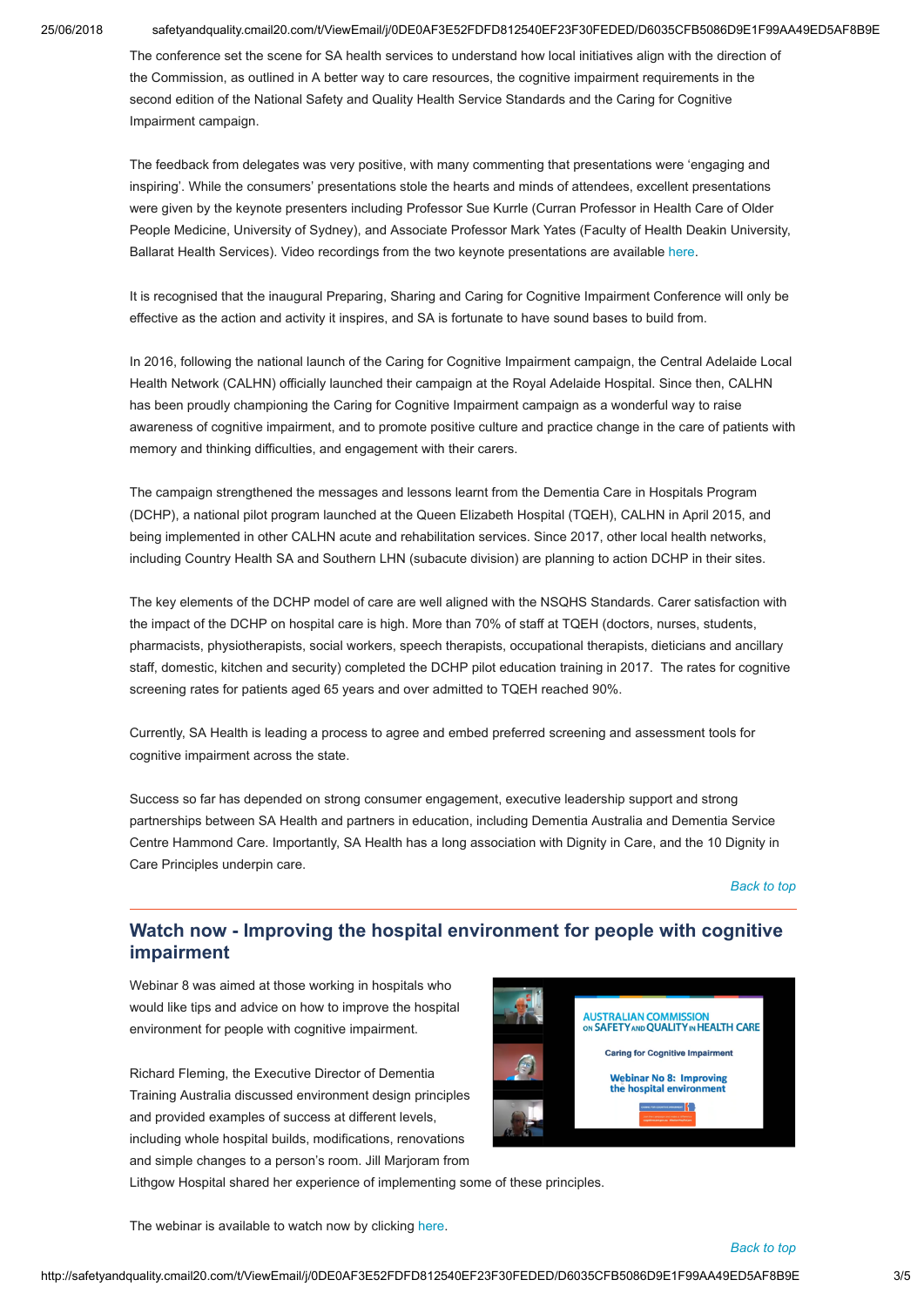# <span id="page-3-0"></span>Webinar - Setting up a volunteer program in hospitals for patients with cognitive impairment

[Register here](https://safetyandquality.createsend1.com/t/j-l-nwktdy-yhukqlddk-p/) for the next webinar from the Caring for Cognitive Impairment campaign titled, "Setting up a volunteer program in hospitals for patients with cognitive impairment".

Our ninth webinar will be of interest to those who would like to understand how to set up and implement a person centred volunteer program within their hospital to support patients with cognitive impairment or who are at greatest risk of developing delirium.

The webinar will provide an overview of key requirements and activities of a well-structured volunteer program, the lessons learnt in implementation and the experience of the program from a volunteer's perspective.

Date: Tuesday 26 June 2018 Time: 2:00pm – 3:00pm AEST Venue: Webinar will be broadcast across Australia

[Register now](https://safetyandquality.createsend1.com/t/j-l-nwktdy-yhukqlddk-x/)



[Back to top](#page-0-1)

### <span id="page-3-1"></span>**Supporters**

Dignity in Care Australia proudly supports the Caring for Cognitive Impairment campaign. With its partners, the Dignity in Care Australia champions and Ms Maggie Beer as the patron, it aims to change the culture of health services by reinforcing the importance of treating patients with dignity and respect.

**AUSTRALIA** 

**DIGNITY IN CARE** 

in the heart, mind and actions

Dignity is concerned with how people feel, think and behave in relation to the value of themselves and others. To treat someone with dignity is to treat them in a way that is respectful of them and as valued individuals. In a care situation, dignity may be promoted or lessened by physical environment, organisation cultures, attitudes and behaviour of the nursing team or others. When dignity is present, people feel in control, valued, confident, comfortable and able to make decisions for themselves.

To learn more about Dignity in Care Australia and the 10 Dignity in Care Principles, please visit: [www.dignityincare.com.au](https://safetyandquality.createsend1.com/t/j-l-nwktdy-yhukqlddk-c/)

[Back to top](#page-0-1)

### <span id="page-3-2"></span>Events

[Australian and New Zealand Society for Geriatric Medicine's scientific meeting,](https://safetyandquality.createsend1.com/t/j-l-nwktdy-yhukqlddk-q/) to be held in the International Sydney Convention Centre on 27 - 28 June 2018 with the theme, 'Cutting edge: Optimising the Journey for Older Surgical Patients.'

[ANZICS Safety and Quality 2018 conference,](https://safetyandquality.createsend1.com/t/j-l-nwktdy-yhukqlddk-a/) to be held at the Sofitel Melbourne on Collins from 30 - 31 July 2018.

[2018 Declared conference,](https://safetyandquality.createsend1.com/t/j-l-nwktdy-yhukqlddk-f/) to be held at the Melbourne Convention and Exhibition Centre, starts with a Delirium 101 Workshop on 5 September followed by the conference days 6 - 7 September 2018.